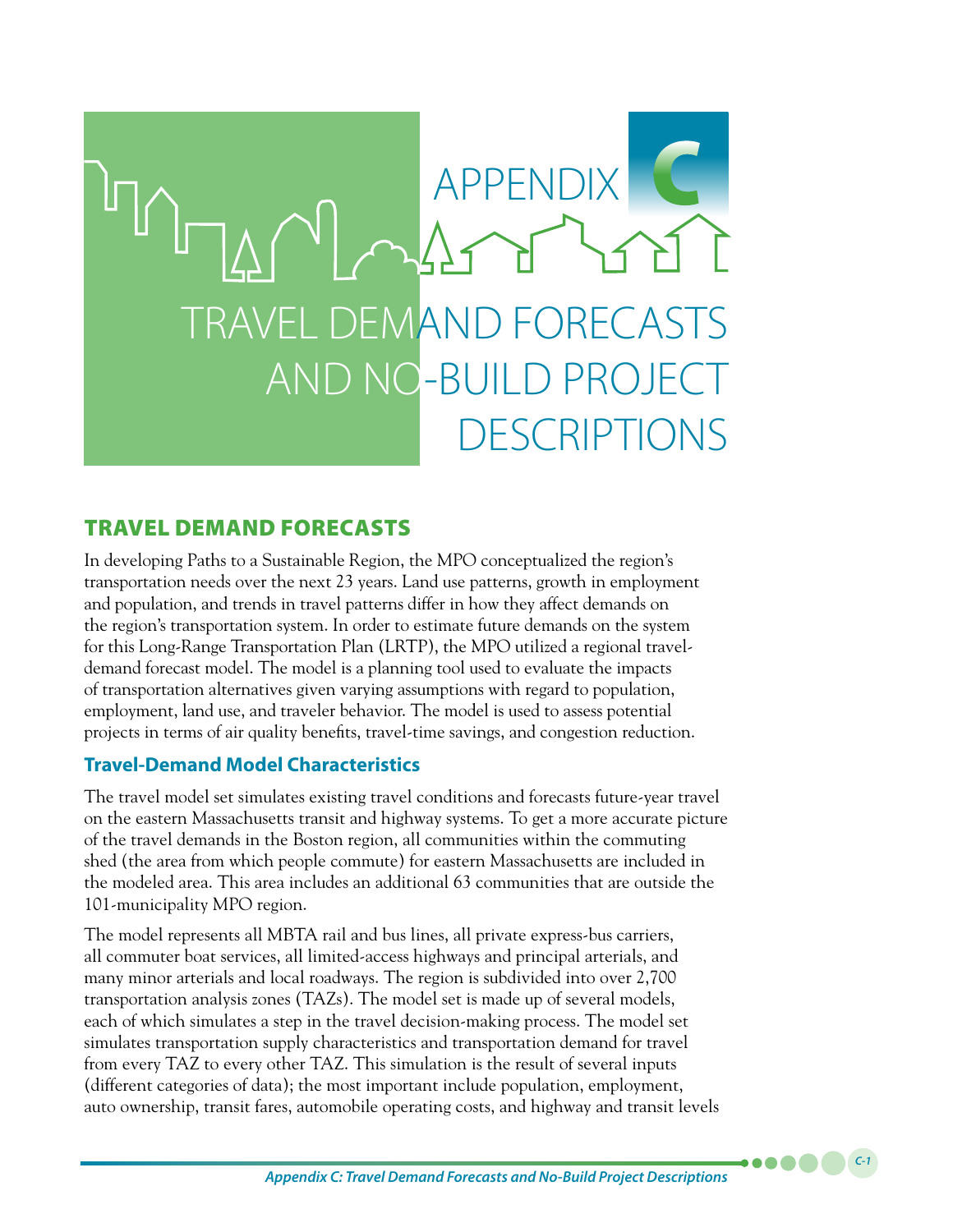of service. These inputs are updated on a regular basis to ensure the reliability of the forecasts. The model set, which is similar in nature to those used in most other large urban areas in North America, also incorporates many new procedures, including the ability to forecast nonmotorized trips and to limit trips based on parking capacities at MBTA stations.

## **Travel Demand under 2009 Base Year, 2035 No-Build, and 2035 Build Conditions**

The travel model analysis for the LRTP consisted of several steps. First, an existing conditions network was tested to simulate recent (2009) travel conditions. A list that describes all major highway and transit projects open for public use by December 31, 2009 is included in this appendix. Projects included for analysis in the model were "regionally significant" as defined by the federal government, because of their being regional in nature, adding capacity, and having air quality impacts for the region as measured by the model.

A 2035 No-Build alternative was then represented in the model. The 2035 No-Build alternative built upon the 2009 Base Year and added projects that were constructed between 2009 and 2011, projects that are currently under construction, and projects that were programmed in the first year of the 2011–2014 Transportation Improvement Program (TIP). Descriptions of the 2035 No-Build projects are also included in this appendix. The 2009 Base Year and 2035 No-Build scenarios provided a baseline against which the predicted effects of potential future investments in the transportation system were measured.

Next, an alternative set of projects (called the 2035 Build Scenario) was developed and then compared to the 2035 No-Build scenario as described under Project Selection. Several important travel statistics are reported for these forecasts, including:

- Total vehicle-miles of travel (VMT) and vehicle-hours of travel (VHT) on a typical weekday
- Average speed of highway traffic
- Amount of air pollution produced by automobiles and transit vehicles
- Total number of daily trips made by auto and transit
- Average daily fixed-route transit ridership by mode (rapid transit, bus, commuter rail, commuter boat, and express bus)
- Percentage of people traveling by each of the travel modes

Project descriptions for the 2035 Build Projects in the recommended plan are included in Chapter 8 – The Recommended Plan. Selected travel modeling results for the 2009 Base Year and 2035 No-Build and 2035 Build alternatives are shown in Table C-1 and in Chapter 8, The Recommended Plan.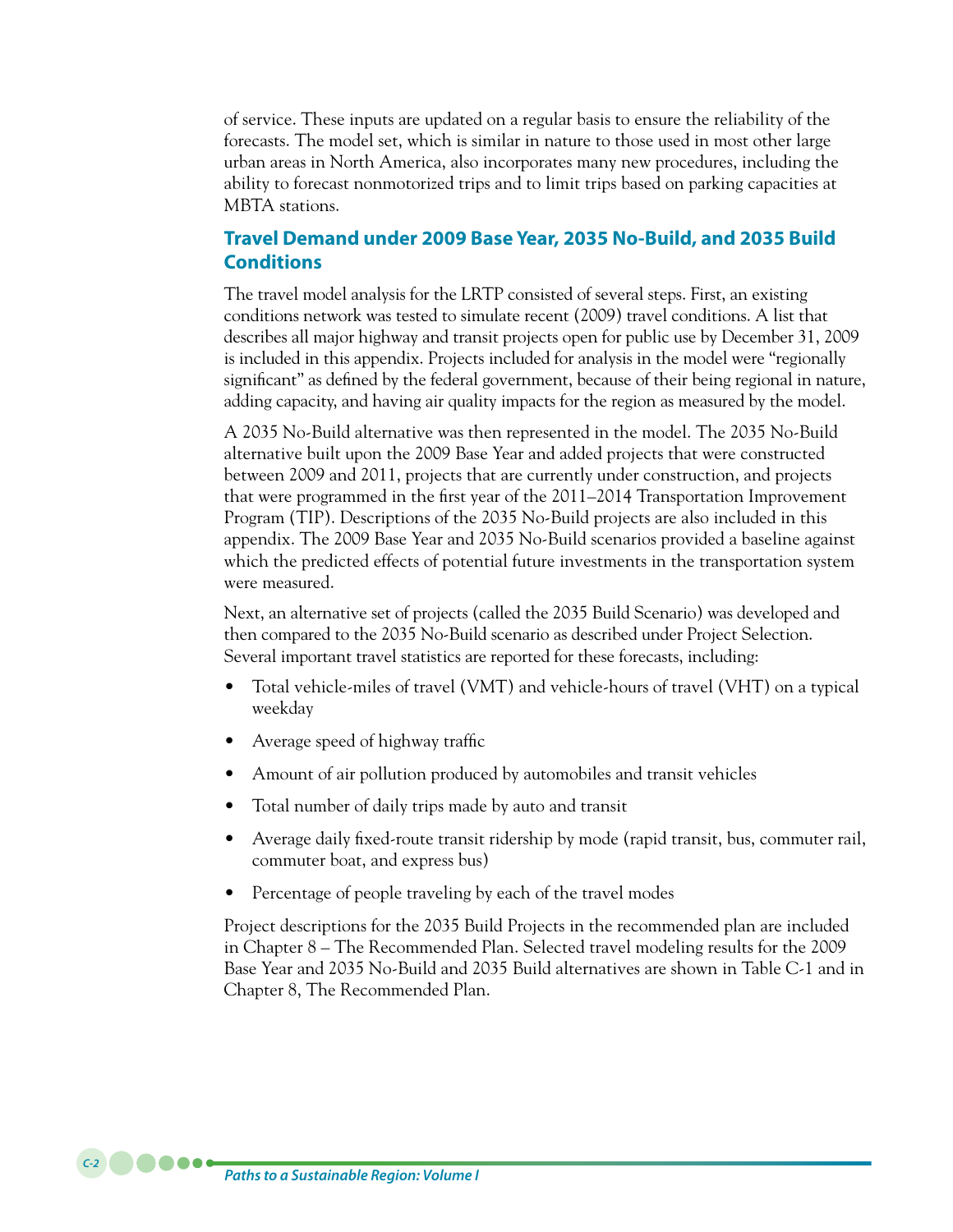#### **TABLE C-1**

#### **2009 Base Year, 2035 No-Build, and 2035 Recommended Plan Transportation Network Model Results**

| <b>SOCIOECONOMIC MEASURES</b>                    | <b>2009 BASE</b><br><b>YEAR</b> | 2035 NO-<br><b>BUILD</b> | <b>PERCENTAGE</b><br><b>CHANGE</b><br><b>FROM 2009</b><br>TO 2035 NO-<br><b>BUILD</b> | 2035<br><b>RECOMMENDED</b><br><b>PLAN</b> | <b>PERCENTAGE</b><br><b>CHANGE FROM 2035</b><br><b>NO-BUILD TO 2035</b><br><b>RECOMMENDED</b><br><b>PLAN</b> |
|--------------------------------------------------|---------------------------------|--------------------------|---------------------------------------------------------------------------------------|-------------------------------------------|--------------------------------------------------------------------------------------------------------------|
| Population                                       | 4,421,100                       | 4,943,600                | 11.8%                                                                                 | 4,943,600                                 | 0%                                                                                                           |
| Households                                       | 1,771,300                       | 2,013,500                | 13.7%                                                                                 | 2,013,500                                 | $0\%$                                                                                                        |
| Employment                                       | 2,324,600                       | 2,528,200                | 8.8%                                                                                  | 2,528,200                                 | 0%                                                                                                           |
| Average household size                           | 2.50                            | 2.46                     | $-1.6%$                                                                               | 2.46                                      | 0%                                                                                                           |
| <b>TRIP GENERATION RESULTS (AVERAGE WEEKDAY)</b> |                                 |                          |                                                                                       |                                           |                                                                                                              |
| Person-trip total                                | 16,987,600                      | 18,979,800               | 11.7%                                                                                 | 18,979,800                                | 0%                                                                                                           |
| Person-trips into and out of the region          | 1,699,300                       | 2,131,900                | 25.5%                                                                                 | 2,131,900                                 | 0%                                                                                                           |
| Intraregional person trips within the region     | 15,288,300                      | 16,847,900               | 10.2%                                                                                 | 16,847,900                                | 0%                                                                                                           |
| MODE CHOICE RESULTS (AVERAGE WEEKDAY)            |                                 |                          |                                                                                       |                                           |                                                                                                              |
| Total person-trips                               | 14,709,500                      | 16,210,300               | 10.2%                                                                                 | 16,210,300                                | 0%                                                                                                           |
| Linked transit trips                             | 899,100                         | 1,169,300                | 30.1%                                                                                 | 1,190,800                                 | 2%                                                                                                           |
| <b>Walk access</b>                               | 774,700                         | 1,036,200                | 33.8%                                                                                 | 1,056,100                                 | 2%                                                                                                           |
| Drive access                                     | 124,400                         | 133,100                  | 7.0%                                                                                  | 134,700                                   | 1%                                                                                                           |
| Auto person-trips                                | 11,385,700                      | 12,205,400               | 7.2%                                                                                  | 12,196,600                                | 0%                                                                                                           |
| Nonmotorized trips                               | 2,424,700                       | 2,835,600                | 16.9%                                                                                 | 2,822,900                                 | 0%                                                                                                           |
| Transit mode share                               | 6.11%                           | 7.21%                    | 18.0%                                                                                 | 7.35%                                     | 2%                                                                                                           |
| Auto mode share                                  | 77.40%                          | 75.29%                   | $-2.7%$                                                                               | 75.24%                                    | 0%                                                                                                           |
| Nonmotorized mode share                          | 16.48%                          | 17.49%                   | 6.1%                                                                                  | 17.41%                                    | 0%                                                                                                           |
| TRANSIT ASSIGNMENT RESULTS (AVERAGE WEEKDAY)     |                                 |                          |                                                                                       |                                           |                                                                                                              |
| Unlinked transit trips                           | 1,216,500                       | 1,575,000                | 29.5%                                                                                 | 1,607,000                                 | 2%                                                                                                           |
| Rapid transit lines                              | 692,400                         | 881,500                  | 27.3%                                                                                 | 933,400                                   | 6%                                                                                                           |
| Commuter rail lines                              | 104,900                         | 131,700                  | 25.5%                                                                                 | 132,500                                   | 1%                                                                                                           |
| Local buses                                      | 355,500                         | 461,100                  | 29.7%                                                                                 | 439,900                                   | $-5%$                                                                                                        |
| Downtown Shuttle Bus                             | 8,500                           | 9,200                    | 8.2%                                                                                  | 9,300                                     | 1%                                                                                                           |
| <b>Express buses</b>                             | 25,200                          | 30,900                   | 22.6%                                                                                 | 30,200                                    | $-2%$                                                                                                        |
| Ferry                                            | 4,400                           | 4,500                    | 2.3%                                                                                  | 4,500                                     | 0%                                                                                                           |
| <b>Bus rapid transit</b>                         | 25,600                          | 56,100                   | 119.1%                                                                                | 57,200                                    | 2%                                                                                                           |
| Transfer rate (unlinked/linked trips)            | 1.35                            | 1.35                     | $-0.4%$                                                                               | 1.35                                      | $0\%$                                                                                                        |
| HIGHWAY ASSIGNMENT RESULTS (AVERAGE WEEKDAY)     |                                 |                          |                                                                                       |                                           |                                                                                                              |
| Vehicle-trips assigned                           | 12,833,900                      | 14,145,900               | 10.2%                                                                                 | 14,139,300                                | 0%                                                                                                           |
| Vehicle-miles of travel                          | 108,933,700                     | 119,492,700              | 9.7%                                                                                  | 119,549,600                               | 0%                                                                                                           |
| Average trip length                              | 8.49                            | 8.45                     | $-0.5%$                                                                               | 8.46                                      | 0%                                                                                                           |
| Vehicle-hours of travel                          | 3,186,800                       | 3,782,200                | 18.7%                                                                                 | 3,772,300                                 | 0%                                                                                                           |
| Average travel time                              | 15.68                           | 16.01                    | 2.1%                                                                                  | 16.01                                     | 0%                                                                                                           |
| Average speed                                    | 34.18                           | 31.59                    | $-7.6%$                                                                               | 31.69                                     | $0\%$                                                                                                        |

*Appendix C: Travel Demand Forecasts and No-Build Project Descriptions*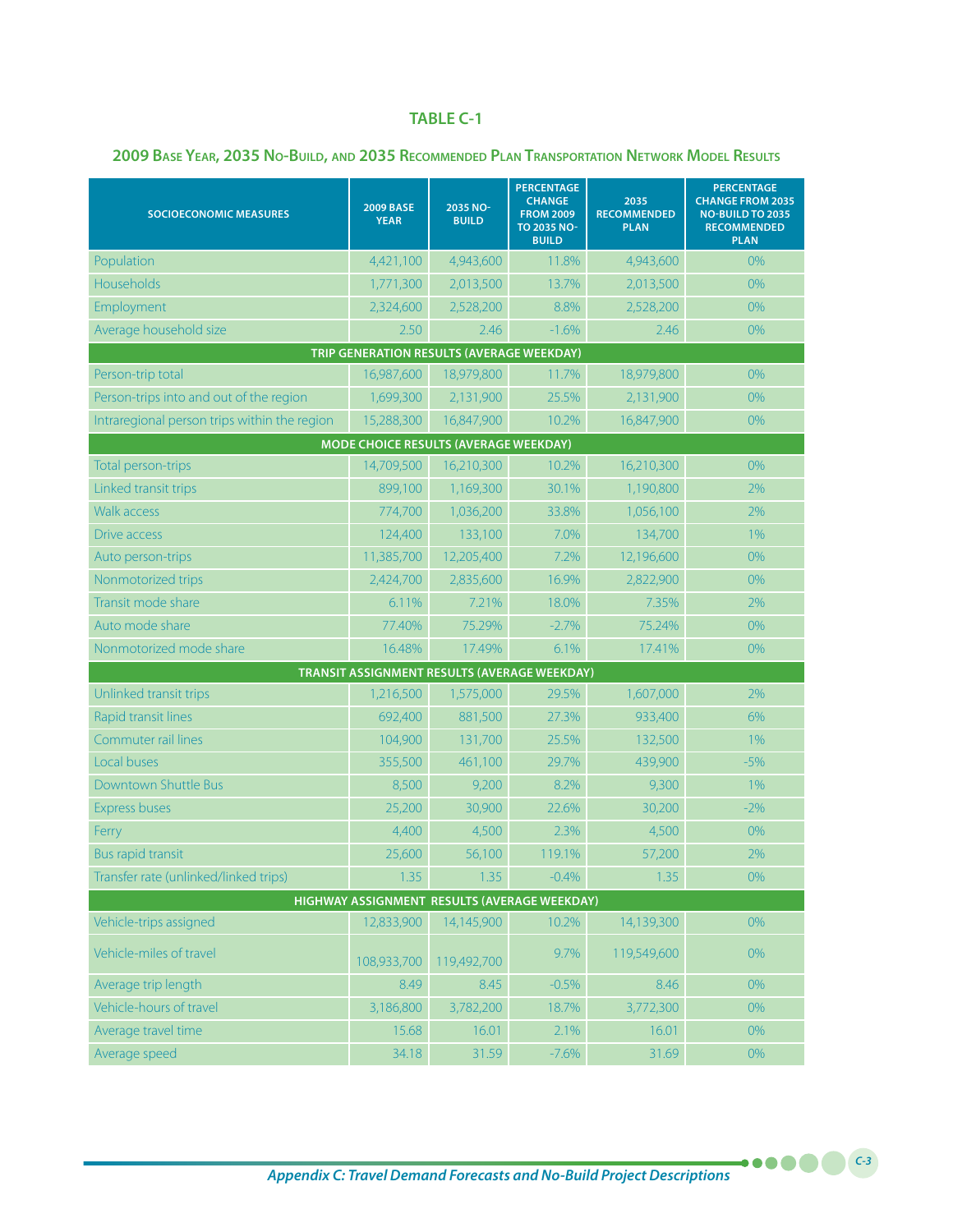# 2009 BASE YEAR PROJECTS

## **Highway Projects**

**Route 53, Phase I (Hanover):** Widening of Route 53 from Route 3 to Mill Street (Hanover) was completed by MassDOT in 1994. This project widened Route 53 from a two-lane to a five-lane roadway segment.

**Route 53, Phase II (Hanover):** This project widened the one-mile section of Route 53 between Mill Street and Rawson Road from two lanes to five lanes: two lanes in each direction and a two way center turn lane. It also added six-foot sidewalk to the west side of the roadway. Pond Street was relocated and realigned, approximately 210 feet north of its current location, to intersect Route 53 opposite Old Washington Street, creating a four-way intersection. The existing traffic signal at the Route 53/Old Washington Street intersection was upgraded to accommodate this new configuration.



**High-Occupancy Vehicle (HOV) Lane on I-93 (Mystic Avenue):** This MassDOT project consisted of an extension of the existing southbound HOV lane to the Sullivan Square (Somerville) off-ramp. The HOV lane is for vehicles with two or more occupants and is a total of 2.03 miles in length. The extension was opened in September 1994.

**High-Occupancy Vehicle (HOV) Lane on the Southeast Expressway:** This six-mile HOV lane is between Furnace Brook Parkway (Quincy) and Freeport Street (Dorchester-Boston). The facility opened in November 1995. It uses contra-flow technology, in which a travel lane is reallocated from the off-peak side of the expressway to the peak side for the duration of the peak period. The HOV lane is for vehicles with two or more occupants.

**Ted Williams Tunnel:** The Ted Williams Tunnel (aka/ Third Harbor Tunnel) extends 1.6 miles (0.75 miles under water) from South Boston (Boston) to Logan Airport property (East Boston). It opened for commercial traffic only on December 15, 1995. The approximate cost for the tunnel was \$1.5 billion.

**South Boston Bypass Road (aka/Haul Road):** The roadway segment runs from the Ted Williams Tunnel (South Boston) to near the I-93/Massachusetts Avenue interchange (Boston). The roadway is restricted to commercial vehicles only. It was opened in July 1993. Construction of this roadway project was part of the Central Artery project.

**Blue Hill Avenue Signal Coordination:** This MassDOT project involved the coordination of signals along the Blue Hill Avenue corridor in Boston.

**Brighton Avenue Signal Coordination:** This MassDOT project involved the coordination of signals along the Brighton Avenue corridor in Boston.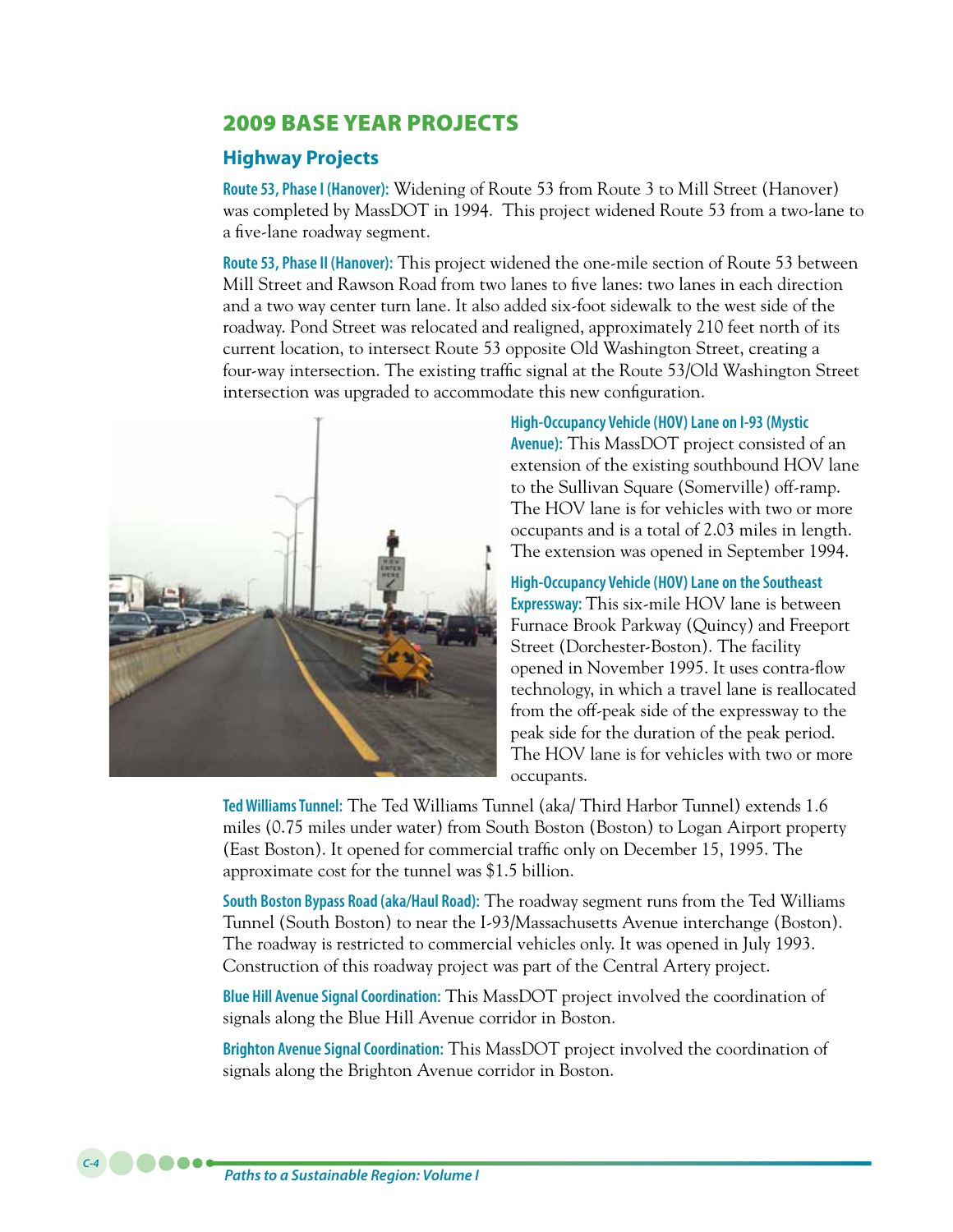**Marrett Road Signal Coordination:** This MassDOT project consists of reconstructing Route 2A (Marrett Road) from I-95 (Route 128) west to beyond the Massachusetts Avenue extension.

**Beverly/Salem Bridge:** This project involved the replacement of a drawbridge over the Danvers River/ Beverly Harbor connecting the cities of Beverly and Salem with an elevated fixed structure. The bridge opened for traffic on August 2, 1996.

**Route 20, Segment 1 (Marlborough):** This project involved widening a 1.1-mile section of Route 20 from 2 lanes to 4 lanes. The project extended from just west of Farm Road to the Raytheon traffic lights just east of DiCenzo Boulevard. The project included the replacement of traffic signals at the intersection of Route 20 and Farm Road & Wilson Street, the installation of traffic signals at DiCenzo Boulevard (West), and the



coordination of these two signals and existing signals at Hager Street and Raytheon Company Drive. This project opened to traffic in October 1999.

**Leverett Circle Bridge (Charlestown):** A part of the Central Artery/Tunnel project, these new ramps connect the Tobin Bridge via a parallel four-lane bridge with Storrow Drive and Leverett Circle area on the north-western edge of downtown Boston with points north of the Charles River.

**I-495 Interchange (Marlborough/Southborough):** This project involved the construction of an interchange to Interstate 495 between Route 9 and Route 20. Major elements of the work include the construction of four entrance/exit ramps for I-495 with two bridges and a connector road from the ramps to Crane Meadow Road, as well as the reconstruction and signalization of Crane Meadow Road.

**I-93/Industriplex Interchange (Woburn):** This project involved the construction of an interchange to Interstate 93 between Interstate 95 and Route 129. Major elements of the work included the construction of four entrance/exit ramps for I-93 with two bridges and a connector road from the ramps to Commerce Way, as well as the reconstruction and signalization of the Commerce Way intersection. This project opened to traffic in October 2000.

**Quincy Center Concourse, Phase I (Quincy):** This project involved the construction of the Quincy Center Concourse Bridge connecting Burgin Parkway to Parking Way. The work also included the reconstruction of sections of Burgin Parkway, the Granite Street Connector, and Parking Way, including the installation of an interconnected traffic signal system.

**Route 62 and Middlesex Turnpike (Burlington):** This project involved traffic safety improvements to Route 62 between the Route 3 overpass and Network Drive (formerly Kent Road) and to Middlesex Turnpike from Lexington Street to Terrace Hall Avenue and Network Drive. The improvements to Route 62 included the installation of a traffic signal and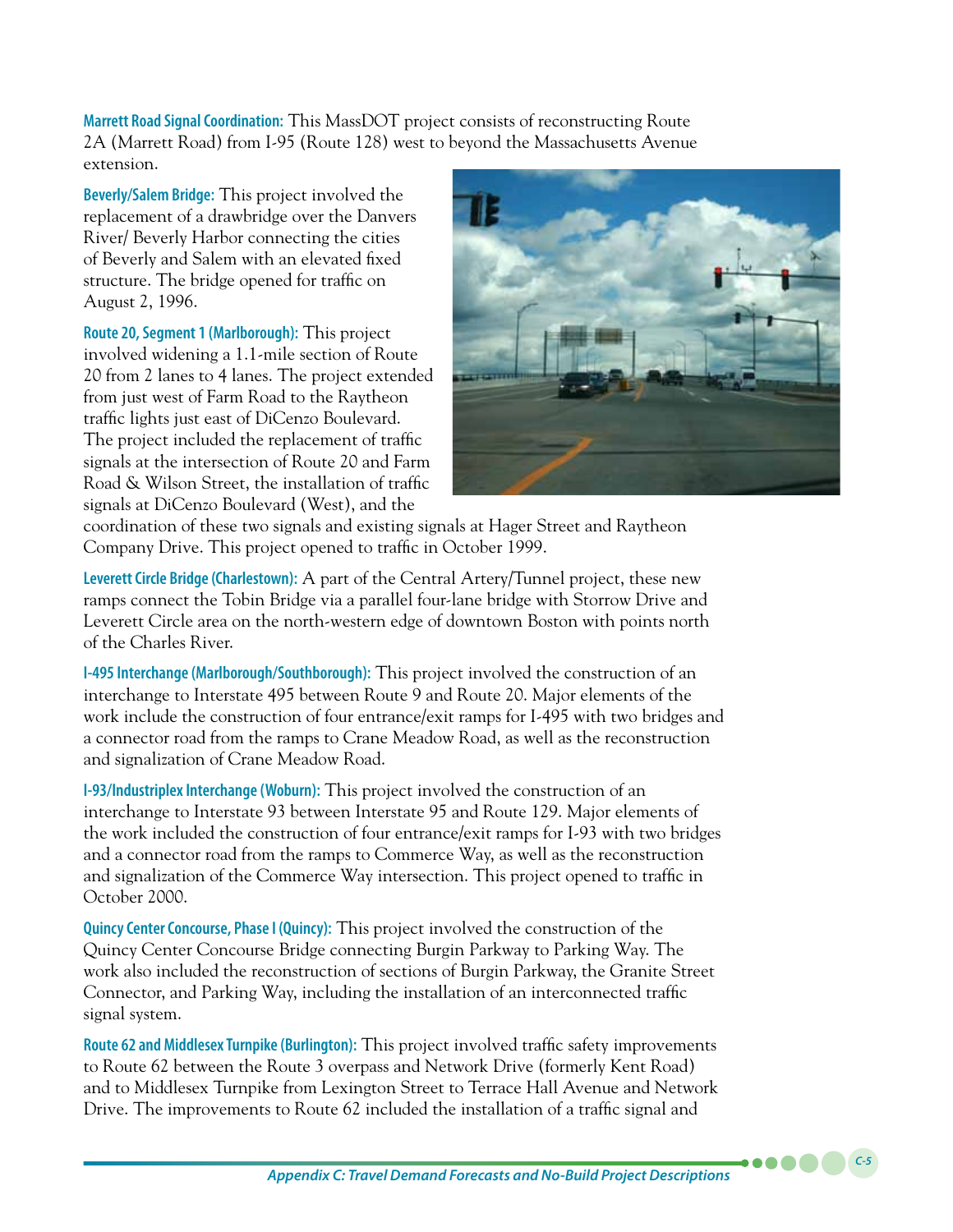the reconstruction of two others, widening of the roadway from two to four lanes, and installation of a sidewalk along one side of the roadway. Work on Middlesex Turnpike includes the installation of two traffic signals and the reconstruction of two others, the widening of the roadway from two to four lanes and an additional left turn lane at three separate locations, and the installation of a sidewalk along one side of the roadway.

**Route 9 (Wellesley):** This project widened Route 9 from 4 lanes to 6 lanes from Willow Street to the Interstate 95 (Route 128) northbound on-ramp. This project was completed in 2000.

**Route 138 (Canton):** This project widened Route 138 from 2 lanes to 4 lanes from the Route 128 Interchange (the northern limit of the Washington Street Bridge) to 200 meters north of the intersection of Route 138 and Royal Street/Blue Hill River Road. This project was open to traffic in October 2000.



**Bridge Street (Salem):** This project involved widening of Bridge Street from Flint Street to St. Peter Street to two lanes in each direction, including the reconstruction of the Washington Street rotary. The benefits of the project included a lessening of traffic congestion, operational improvements, improved access to the commuter rail station, and improved safety.

**Central Artery:** The Central Artery/Tunnel project was the largest, most complex and technologically challenging highway project in American history. The project cost approximately \$14 billion and was completed in 2005. This project is highlighted by the construction of an 8-to-10 lane, limited access, 1.5 mile underground expressway to replace

the existing elevated I-93 highway. Other components of the project include the Ted Williams Tunnel from South Boston to Logan Airport, an extension of I-90 from near South Station to Logan Airport and Route 1A in East Boston, four major highway interchanges, a cable-stayed bridge across the Charles River, and the reconstruction of an additional 2.1 mile segment of I-93. The project built or rebuilt 161 lane miles of urban highway, about half in tunnels, in a 7.5 mile corridor. Approximate completion dates were:

- Ted Williams Tunnel December 15, 1995
- South Boston Bypass Road 1993
- Charlestown/Leverett Circle Bridge October 7, 1999
- I-90 Extension to the Ted Williams Tunnel January 2003
- L-93 Northbound March 2003
- I-93 Southbound April 2004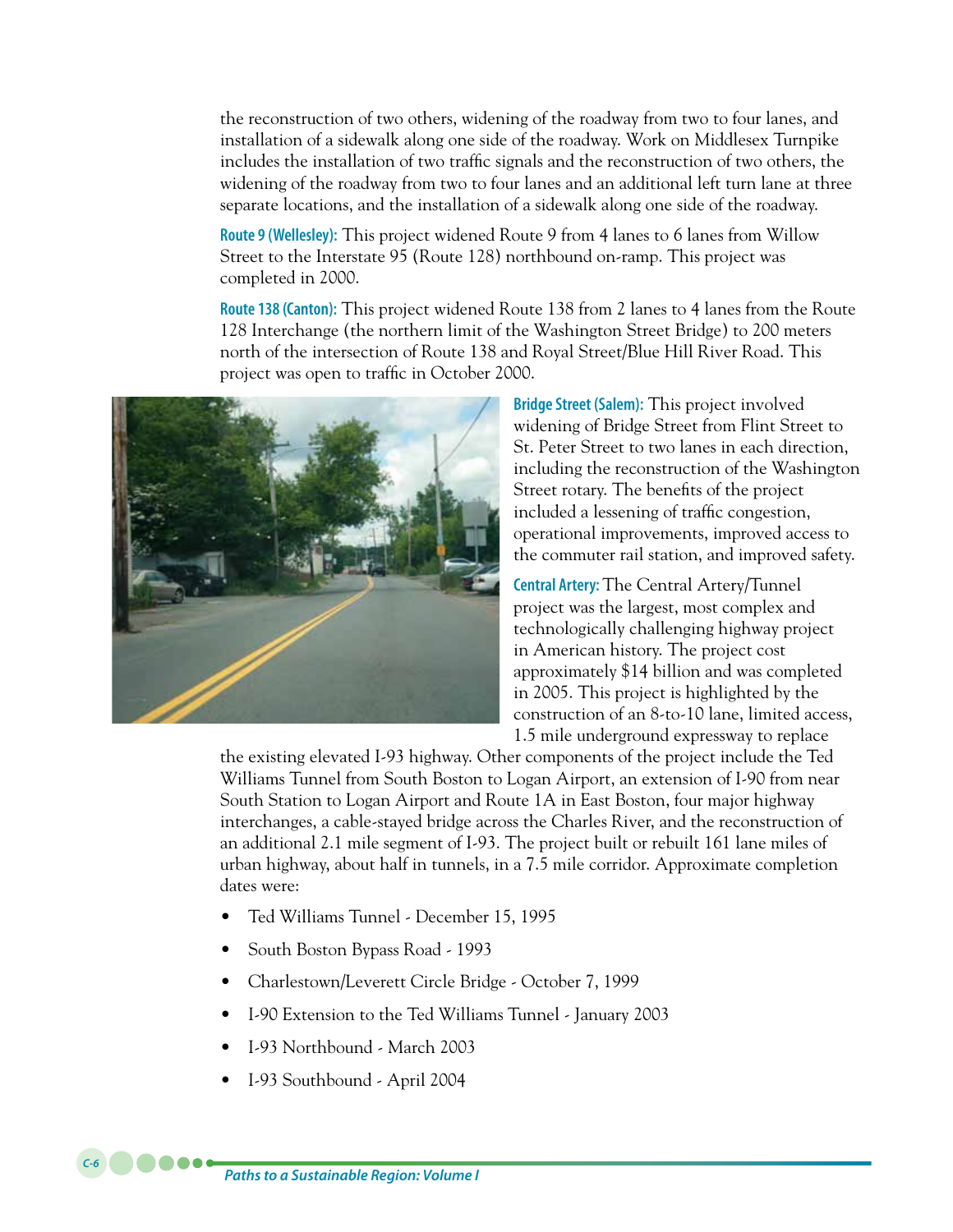**Massachusetts Avenue/Lafayette Square, (Cambridge):** This project realigned the intersection of Massachusetts Avenue, Main Street, and Columbia Street. The signalized intersection was moved to a realigned 4-way intersection opposite Sidney Street on the south.

**Cambridgeport Roadways (Cambridge):** Street patterns in Cambridgeport from Massachusetts Avenue to Memorial Drive were realigned. The streets involved were Sidney Street, Waverly Street, Albany Street and Brookline Street. The benefits of the project include the diversion of traffic away from neighborhood streets, traffic flow improvements, and economic development opportunities.

**I-95 (SB)/Dedham Street Onramp (Canton):** This project built a new southbound ramp to I-95 from Dedham Street. There is no signal at the onramp. This project will provide direct access to Interstate 95 (South) from Westwood's University Avenue industrial area. The benefits of the project include a reduction in congestion and delays at the current access point (Blue Hill Drive) and improved access for commuters wishing to use the Route128 commuter rail station.

**Route 140 (Franklin):** Route 140 was widened from one lane in each direction to two lanes from I-495 to Garelick Farms. The alignment of Route 140 was altered to accommodate an improved diamond interchange. The length of Route 140 affected is 1.2 miles. The benefits of the project include a lessening of traffic congestion, operational improvements at the affected interchange, associated travel time savings, and economic development opportunities.

**Route 139 (Marshfield):** This MassDOT project consisted of the reconstruction, widening and installation of traffic signals on Route 139 in Marshfield from the Route 3 off-ramp to the Pembroke town line.

Route 20, Segments 2&3 (Marlborough): From Farm Road to the Sudbury line, Route 20 was widened from one lane in each direction to two. The 0.9-mile portion of Route 20 from Felton Street to Ames Street was also widened from one lane in each direction to two lanes in each direction. A new signal was installed at the intersection of Route 20 and Williams Street.

**Bridge Street Bypass (Salem):** This project involved construction of a new road along the North River from Veteran's Memorial Bridge to the vicinity of St. Peter Street and Bridge Street.

**Route 38 (Wilmington):** This MassDOT project consisted of widening and reconstructing Route 38 from Route 129 (Richmond Street) to Middlesex Avenue. Signalization improvements were made at the intersections of Route 38/Clark Street, Route 38/ Wilmington Plaza and Route 38/Richmond Street.

**Route 1 and Associated Improvements (Foxborough):** This project improved the area from the intersection between Route 1 and North Street to the intersection of Route 1 and Pine Street in the town of Foxborough. It involved a grade-separated interchange at the north end of the stadium on Route 1 and a flyover bridge/ramp on the south side of the stadium to Route 1. A new access drive was built from North Street into the stadium. A second contract dealt with improvements along Route 1 between the two nearest interstate highways including a new slip ramp at the Route 1/Interstate 95 interchange in Sharon. New sidewalks were built on North Street from the access road to the Walpole town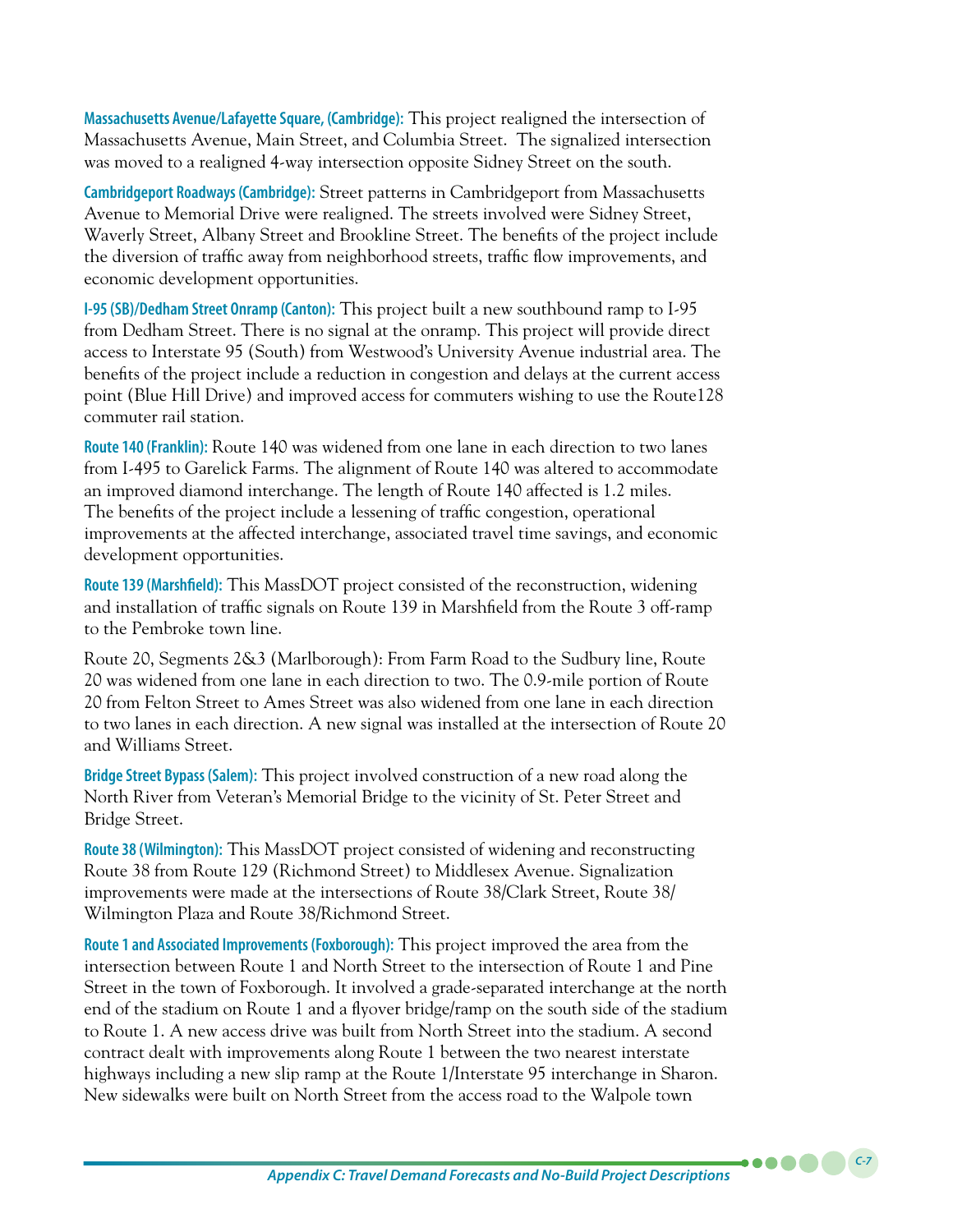line. The shoulder along Route 1 in Foxborough and the Route 1/Interstate 495 ramps in Plainville were widened. Regional and local signage improvements were also part of this contract.



**Route 3 North:** The project widened Route 3 along a 21-mile stretch from Burlington to the New Hampshire border. The affected towns were Bedford, Billerica, Chelmsford, Westford, Tyngsborough, and Burlington. The highway was expanded from 2 to 3 lanes in each direction with full right and left shoulders. All of the bridges along the corridor were reconstructed to accommodate a potential fourth lane in each direction. This project was programmed in the Northern Middlesex Council of Governments' Transportation Plan.

**Burgin Parkway (Quincy):** The project created new ramps at the Route 3/Burgin Parkway interchange and a grade separation for the Burgin Parkway southbound movement (toward Route 3) over Centre Street. Beginning on Burgin Parkway just south of Penn Street, the

outbound roadway splits. Southbound traffic staying left continues to the existing atgrade intersection at Centre Street. Traffic bearing right and continuing south along Burgin Parkway passes over Centre Street en route to the Route 3/Route 128/I-93 ramp system. The grade-separated section provides two travel lanes and will be constructed with a maximum grade of less than 7%. A viaduct section will be constructed over Centre Street. The viaduct will merge with the existing viaduct carrying outbound traffic from the Quincy Adams MBTA station.

A new ramp from Crown Colony Drive at its intersection with Congress Street carries traffic from Centre Street to I-93 north and Route 128. The ramp joins the southbound flow from Burgin Parkway downstream of the MBTA ramp and the Burgin Parkway merge location. Traffic using this ramp will not be required to weave with other traffic using Burgin Parkway, which will minimize traffic weaving conditions on the Route 128/I-93 ramps. Construction of a channelized ramp allows northbound Crown Colony Drive traffic to bypass the Crown Colony Drive/Centre Street and Burgin Parkway/ Centre Street intersections and connect with southbound Burgin Parkway ramps.

**Route 53/228 (Hingham & Norwell):** This project reconstructed the Route 53/Route 228 intersection in Hingham (Queen Anne's Corner) to widen all four approaches to threelane roadways, including a center left-turn lane. Improvements were also made at the High Street/Grove Street intersection in Norwell. A center left-turn lane was added between the two intersections (approximately one-half mile).

**Crosby Drive (Bedford):** This project involved widening of Crosby Drive from one to two lanes in each direction with a shared center left-turn lane. The roadway cross-section width increased to 66 feet, and the total right-of-way width to 80 feet. Each direction consists of a 14-foot outside travel lane and a 12-foot inside lane, with a 14-foot shared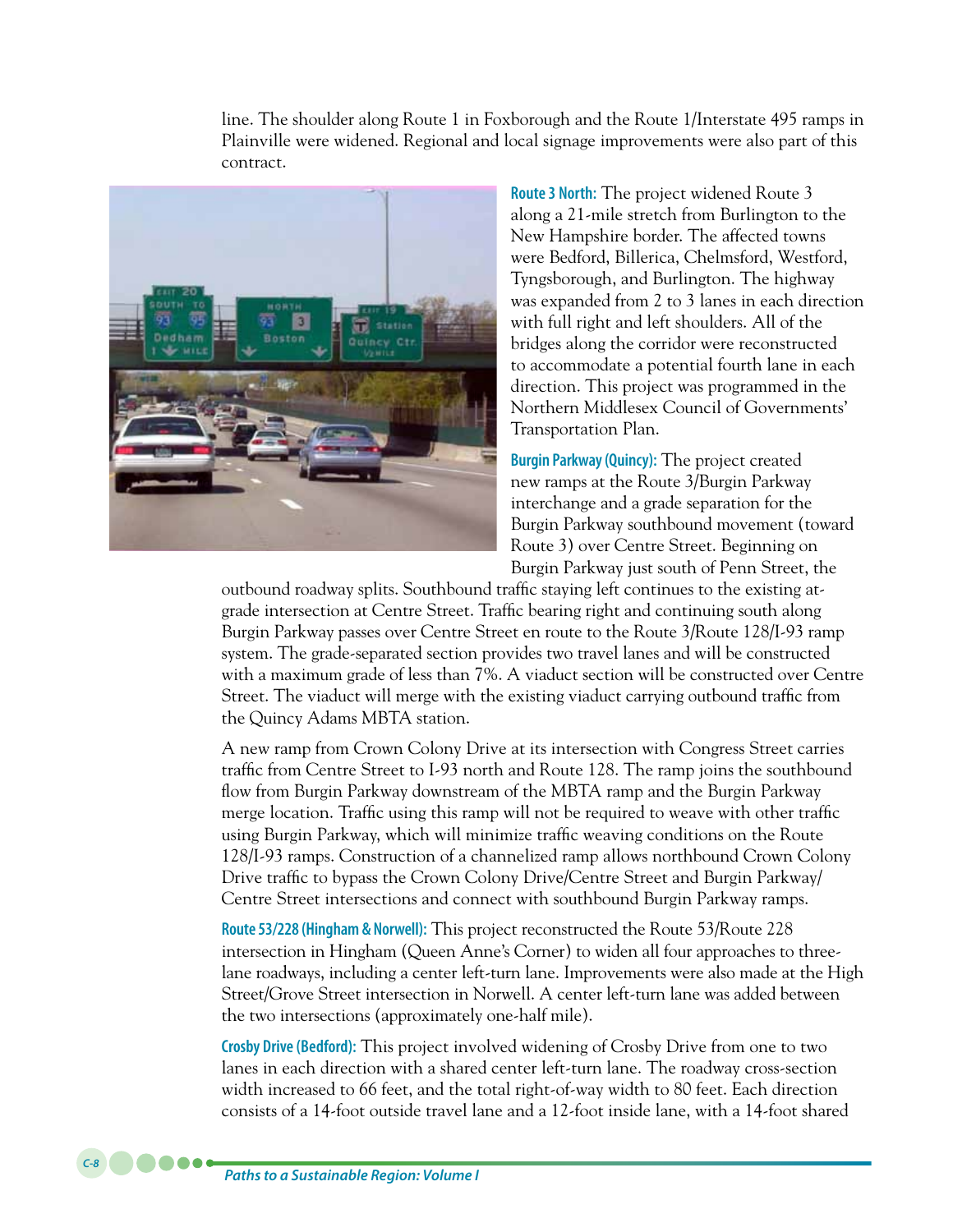turning lane. The north side of the roadway has a 3-foot grass strip with a 5-foot sidewalk. The south side has a 6-foot grass strip.

**Interstate 93/Ballardvale Interchange (Wilmington):** The project involved the construction of a new northbound I-93 on-ramp from Route 125 west. Route 125 was widened to accommodate the new ramp between Ballardvale Street and the interchange.

## **Transit Projects**

**Urban Ring bus service:** This MBTA cross-town bus service began in 1994. It consists of three limited stop bus routes providing connections among the Red Line, the Orange Line and the Green Line branches. The three services are:

- CT1: Central Square (Cambridge) to B.U. Medical Center (Boston)
- CT2: Kendall Square (Cambridge) to Ruggles Station (Boston) via Longwood Medical area. The service extension to Sullivan Square began in 2000.
- CT3: Andrew Station (South Boston) to Longwood Medical area (Boston) via Ruggles Station.

**Additional Park and Ride Spaces:** 20,330 parking spaces were added between January 1, 1991 and April 28, 2001 at stations on rapid transit and commuter rail lines in the MBTA service area, including along the Old Colony, Worcester, and Newburyport commuter rail lines.

**South Station Transportation Center:** An intercity bus terminal was added above the commuter rail tracks and platforms at South Station. The facility was opened in October 1995. The facility serves intercity bus carriers, major regional carriers and commuter bus operators. The bus concourse has 23 sawtooth docks, four pullthrough docks and two airport link docks.

**Amtrak Northeast Corridor Electrification:** This Federal Railroad Administration/Amtrak project involves the electrification of the Northeast Corridor rail line from Boston to New Haven, CT; the purchase of high-speed train sets; and expansion of passenger train service between Boston and New York. Acela high-speed service began in December 2000.



*C-9*

**Newburyport Commuter Rail Service:** This project involved the extension of the MBTA commuter rail line from Ipswich station (Ipswich) to Newburyport, a total length of 9.6 miles. There is an intermediate stop with a new station and associated parking at Rowley. The service opened in October 1998. The additional parking at Rowley and Newburyport stations is included in the 20,330 New Parking Spaces. The service includes 13 inbound and 13 outbound trips during the week and 6 inbound and 6 outbound trips on the weekend.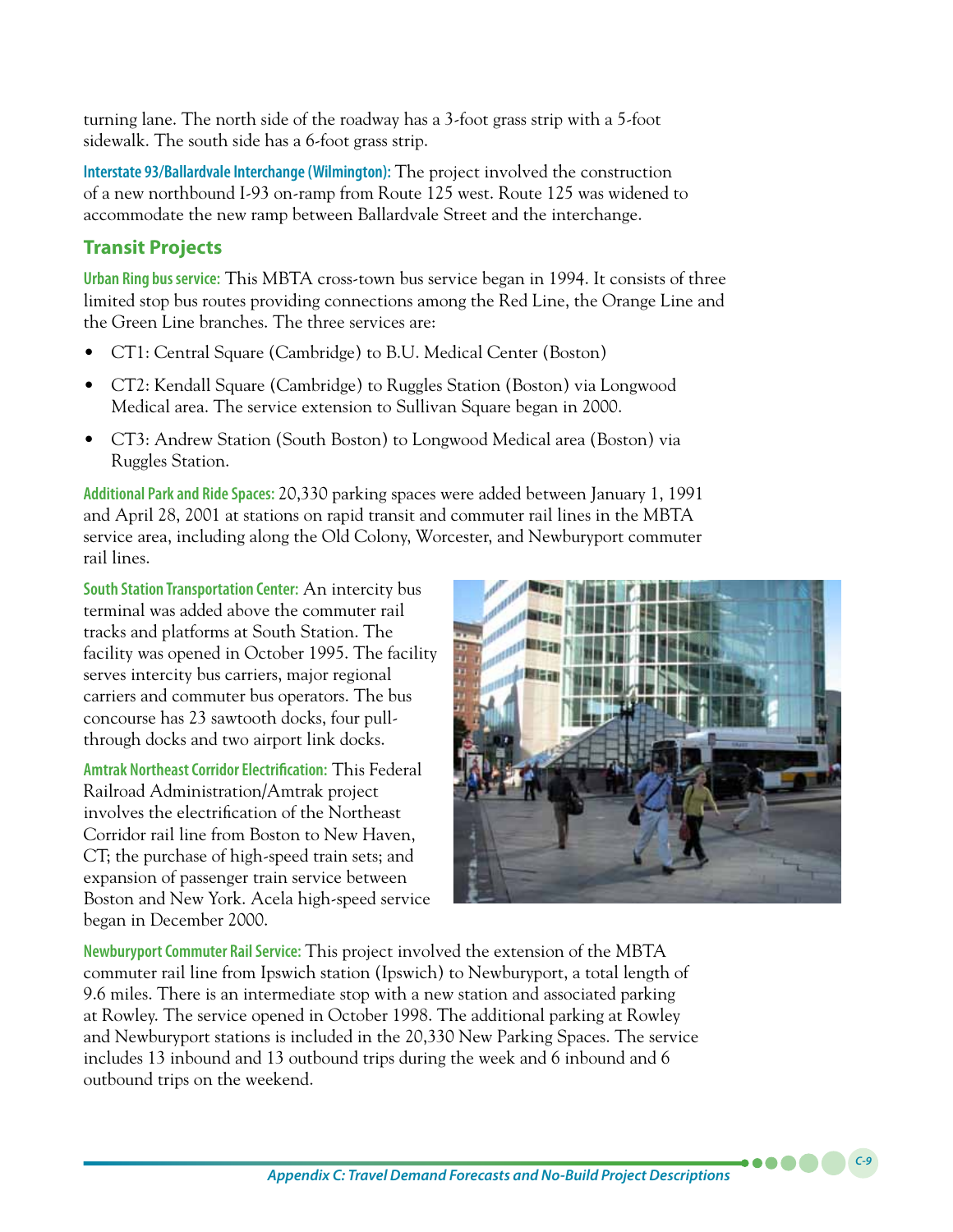**Old Colony Commuter Rail (two lines):** This MBTA commuter rail project involved the restoration of two of the Old Colony lines. Service runs from South Station to Middleborough/Lakeville with six intermediate stops and from South Station to Kingston and Cordage/Plymouth with six intermediate stops. Service on the two lines began in September 1997. The additional parking at the stations is included in the 20,330 New Parking Spaces. This project does not include the Greenbush branch of the Old Colony commuter rail line.

**Greenbush Commuter Rail Service:** This project restored rail service on a third branch of the Old Colony lines, diverging from the route of the Middleborough/Lakeville and Plymouth/Kingston lines in Braintree and following a combination of active and inactive rail freight routes to the Greenbush section of Scituate.



**Route 128 Amtrak Station:** This joint Amtrak and MBTA project consisted of a new station for the Northeast Corridor Amtrak service and the MBTA Attleboro service. Electrified trains (Amtrak) began serving the station in 2000. Full build was completed in 2005 with the completion of an access road to Route 128.

**Hingham Ferry:** The Hingham Ferry provides commuter boat service from the Hingham Shipyard to Rowes Wharf in downtown Boston. Service has been provided since the late 1970s, and in the late 1990s, high-speed catamarans were introduced to the service.

**Improved service on the Haverhill Commuter Rail Line:** In July 1997, increased service was enacted on the Haverhill commuter rail line. Increased service included the running of eight additional trains each day, including express trains that shorten peak period travel time.

**Salem-Boston Express Bus:** Express bus service between Salem and Boston was introduced in the fall of 1997. Service is provided from the North Shore via Lynn Central Square and Logan Airport's Terminal C providing direct, one-seat service between the North Shore and the South Boston Piers area, the Financial District, and Downtown Crossing.

**North Station Improvements:** This MBTA project includes the relocation of the above ground portion of the Green Line to Lechmere to underground. The new rapid transit station includes a superstation platform with direct transfers between the Green and Orange lines.

**Worcester Commuter Rail, full service including new stations:** This MBTA service includes intermediate stops in Westborough, Southborough, Ashland, and Grafton. Each stop includes a new commuter rail station with associated parking. This service replaced the interim service provided between Framingham and Worcester. The stations were opened in 2002.

**Silver Line – Washington Street, Phase 1:** The MBTA's Silver Line runs along Washington Street from Dudley Square in Roxbury to Downtown Crossing in the city of Boston. The vehicles used on the route are 60-foot articulated compressed natural gas buses and their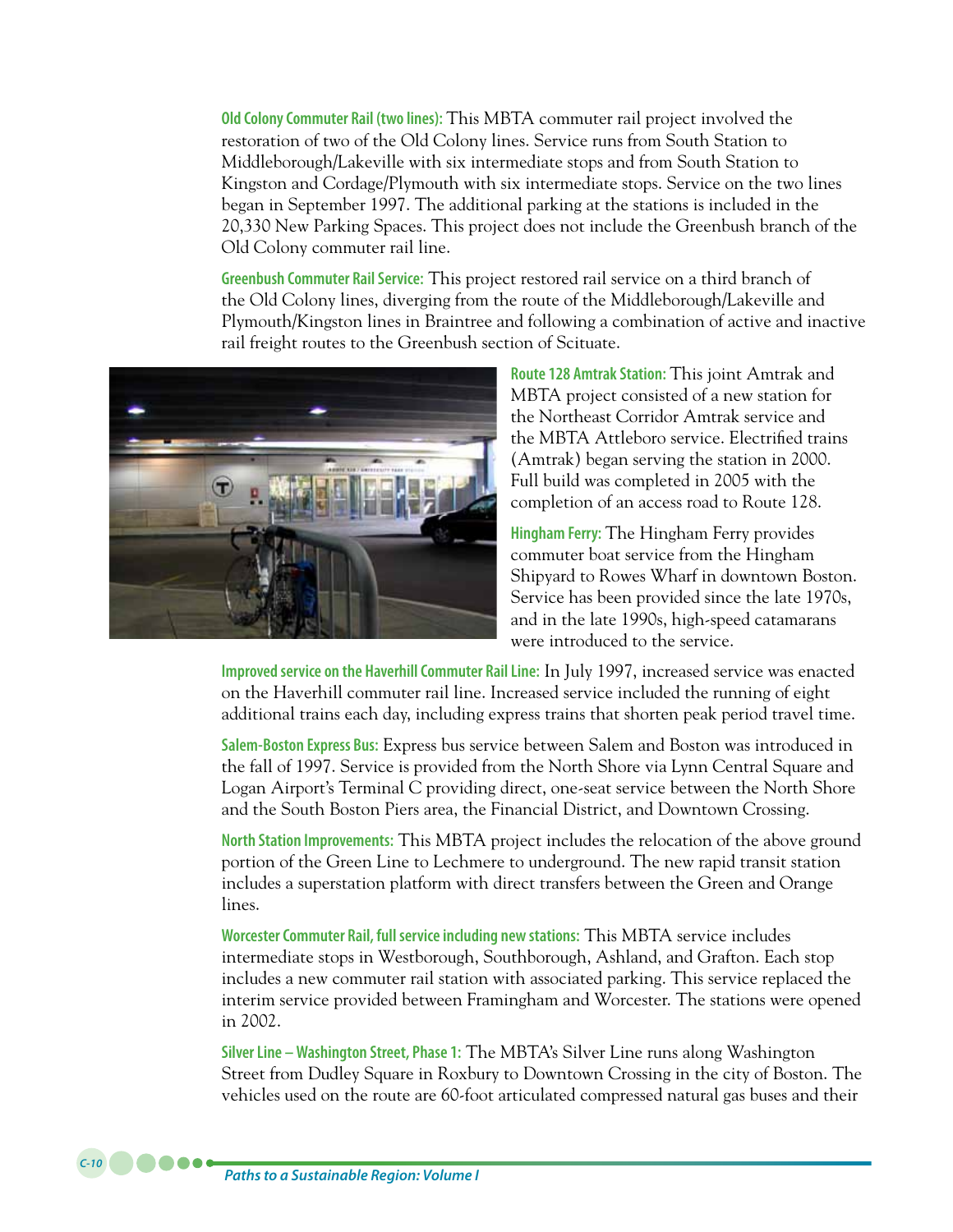low-floor design makes them handicapped accessible. The buses operate in mixed traffic from Dudley Square to Melnea Cass Boulevard where they then enter a reserved lane. At the Massachusetts Turnpike, the reserved lane ends and the vehicles enter mixed traffic again. Silver Line stations include Dudley Square, Melnea Cass Boulevard, Lenox Street, Newton Street, Union Park Street, and East Berkeley Street. Additionally, the vehicle makes stops at Herald Square, New England Medical Center, Chinatown, and Downtown Crossing. This project was a Central Artery/Tunnel commitment.

**Silver Line – Transitway, Phase 2:** This MBTA transitway provides service via tunnel from South Station (Boston) to the World Trade Center (in the vicinity of Viaduct Street) with an intermediate station stop at Courthouse Station (in the vicinity of Northern Avenue and Farnsworth). Service began in 2003. It also includes a surface route from the D Street portal to City Point (South Boston).

**Silver Line Service to Logan Airport (formerly called the Airport Intermodal Transit Connector):** This project provided a new transit service in Boston from South Station Intermodal Center to the Logan Airport terminals. The service uses the MBTA South Boston Piers Transitway tunnel from South Station to South Boston and then the



*C-11*

Ted Williams Tunnel to the four Logan Airport terminals. The service enhances the connection between the Red Line and Logan Airport.

**Mattapan Refurbishment:** This MBTA project involved the refurbishment of the existing PCC (Presidential Conference Committee) cars currently running on the Mattapan High-Speed line (Boston-Mattapan-Milton). There were no scheduled run time or frequency improvements associated with this project.

**Industriplex Intermodal Center (Woburn):** This is a joint agency (MassDOT, Massport, MBTA) project. The Industriplex in Woburn provides an intermodal facility for the northern suburbs that combines MBTA commuter rail, Massport's Logan Express shuttles, a 2,400-space parking lot, and a station on Amtrak's service to Portland, Maine. The project also included a new interchange with Interstate 93 that improved access to the facility.

**New Commuter Rail Station at JFK/UMASS Station:** This station was added to the Old Colony commuter rail service lines and provides connections to the MBTA Red Line, local bus service, and shuttle service. Access is also provided to UMASS and the JFK Library.

**Mishawum Station Open for Outbound Service:** Outbound service was added at Mishawum Station at 7:07 AM, 7:49 AM, and 8:34 AM and inbound service was added at 4:36, 5:31, and 6:06 PM.

*Appendix C: Travel Demand Forecasts and No-Build Project Descriptions*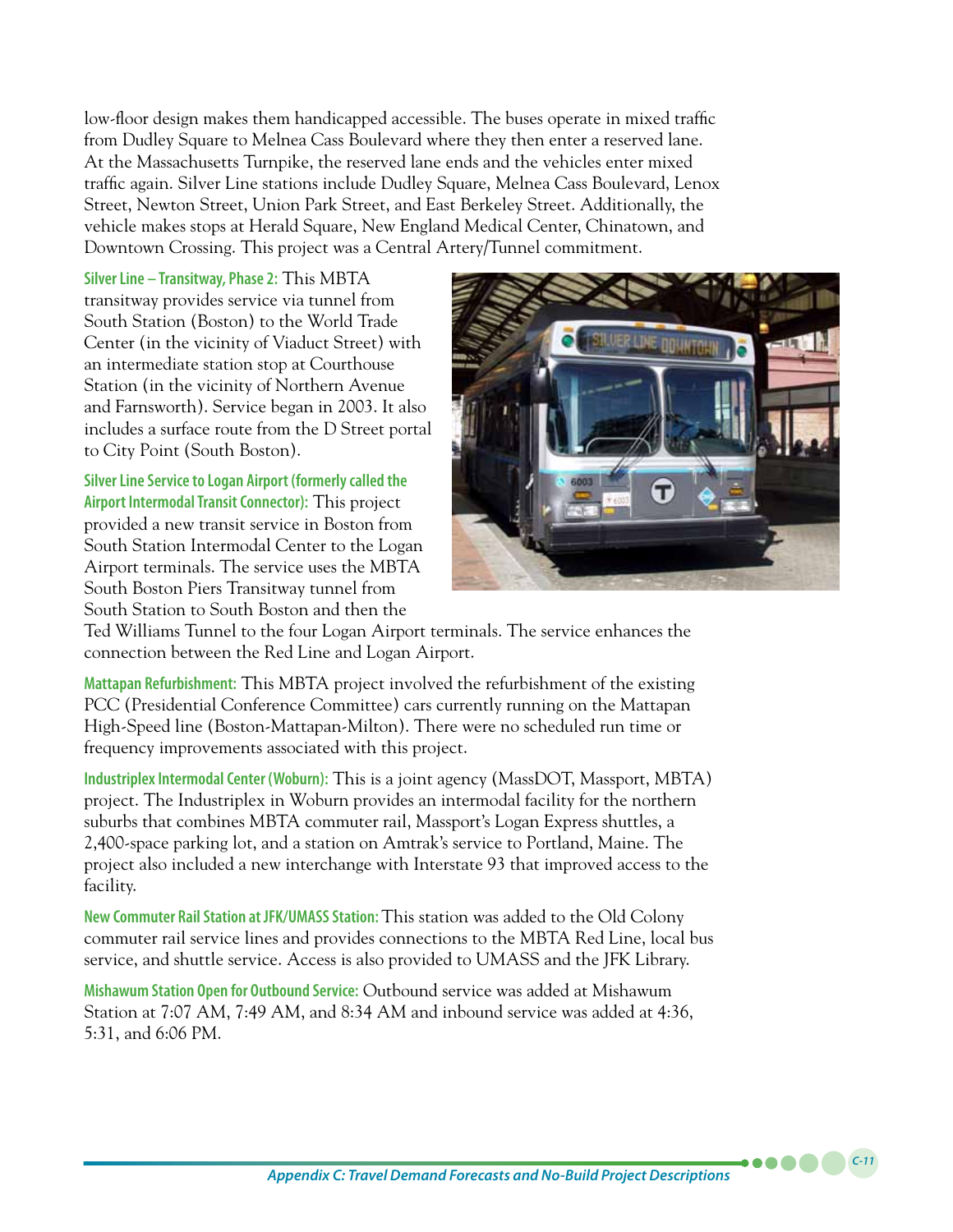# 2035 NO-BUILD PROJECTS

#### **Highway Projects**

**Route 128 Additional Lanes (Randolph to Wellesley):** This project involves widening Route 128 from three lanes in each direction to four lanes from Randolph to Wellesley. The lane volumes for this corridor are the highest on any portion of Route 128.

**Massachusetts Turnpike U-Turn:** This project constructed a new U-turn ramp at the Allston exit of the Massachusetts Turnpike that allows westbound Turnpike drivers to reverse direction traveling eastbound toward Downtown Boston and Logan Airport.

**Middlesex Turnpike Improvements Phases I and II:** This project included widening Middlesex Turnpike from a two-lane to a five-lane roadway with two travel lanes in each direction. The improvements were from approximately 375 feet north of Route 62 to the Crosby Drive/Middlesex Turnpike intersection.

**East Boston Haul Road (Boston):** This project reduces truck and airport-related traffic such as shuttles and buses in East Boston by creating a new grade-separated roadway connecting the City of Chelsea and the harbor tunnels/Logan Airport using an abandoned belowgrade railroad right-of-way. It will provide a roadway passing beneath Neptune Road, Bennington Street, and Saratoga Street, and connect to Chelsea Street south of the Chelsea Street Bridge.



**Crosby's Corner:** The project involves the construction of a bridge for Route 2 over the congested Crosby's Corner area. The current Route 2 will be converted into a frontage road for local homes and businesses.

**Route 128/Route 35 and Route 62 (Danvers):** This project involves the reconstruction of two interchanges on Route 128 in Danvers (Routes 35 and 62) and replacement of a bridge.

**Route 85 (Hudson):** This project involves widening and/or reconstructing 1.52 miles of Route 85 from the Hudson/Marlborough line to Route 62 (Main St.). Sidewalk upgrades associated with

the project will improve connectivity to the Assebet River Rail Trail.

**Route 139 (Marshfield):** This project removes a congested bottleneck on Route 139 between School and Furnace Streets through roadway widening, and adds bicycle and pedestrian accommodations.

**Quincy Center Concourse (Quincy):** This project continues work from Phase 1, which was the construction of a bridge over the MBTA tracks between Burgin Parkway and Parkingway completed in 2002. Phase 2 of this project consists of a new roadway from Parkingway to Hancock Street, the realignment of Revere Road between Hancock Street and Mechanic Street, and the reconstruction of Revere Road from Mechanic Street to just beyond Miller Style Road where the road will link up with Concourse Phase 3 (McGrath Highway reconstruction). The new four-lane road will improve east-west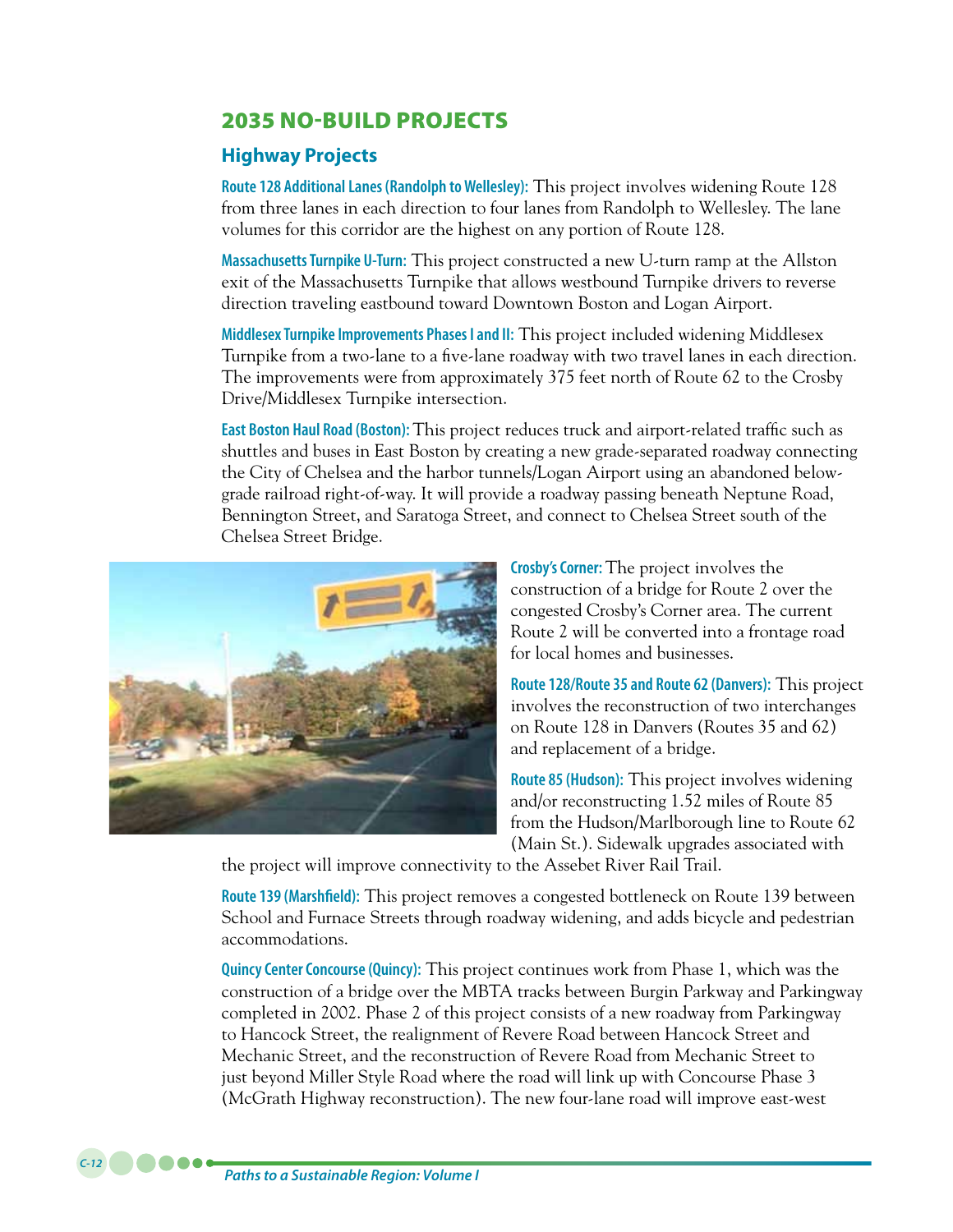vehicular access through Quincy Center while promoting economic development and revitalization of the city's urban core.

**Assembly Square Roadway (Somerville):** This project consists of the reconstruction of a 1.2 mile road (Assembly Square Drive) that will serve as the primary north-south thoroughfare within the Assembly Square District, and a series of intersection and roadway improvements that will address vehicular access and public safety associated with new development opportunities planned within Assembly Square in Somerville.

**South Weymouth Naval Access Improvements (Weymouth):** This project involves several improvements that will support the redevelopment of the South Weymouth Naval Air Station. The improvements include a new East-West Parkway to connect Routes 18 and 3. It will be a median-divided, limited-access boulevard consisting of four lanes in each direction from Route 18 to approximately Union Street and two lanes from Union Street to Weymouth Street. Reservoir Park Drive and Hingham Street will be widened to Commerce Drive. There will be minor changes to the Route 3/Route 228 interchange ramps to create a consistent four-lane cross-section between the proposed parkway and Route 3. Also included in the project is the relocation and improvement of the South Weymouth commuter rail station.

#### **Logan Airport Intermodal Transportation Initiative, Including a Consolidated Rental Car Facility (Boston):**

The Logan Airport Intermodal Transportation Initiative features constructing a Consolidated Rental Car Facility (ConRAC) served by an alternative-fuel shuttle bus system connecting it with MBTA transit service (at the Airport MBTA station), as well as with airline terminals. The ConRAC will be a four-level garage for 3,200 vehicles and will be constructed on airport property known as the Southwest Service Area.

Other components of this project include:

- A unified shuttle bus system for Logan, employing 28 new 60-foot articulated dieselelectric buses
- A green bus depot to service 50 alternative-fuel buses
- Bicycle and pedestrian paths with connections to the existing Logan Airport and East Boston path systems
- • Expansion of the Airport Edge Buffer

Massport will be seeking federal Transportation Infrastructure Finance and Innovation Act (TIFIA) financing assistance for this project.

### **Transit Projects**

**Blue Line Modernization:** This program is a modernization program to allow for six-car operation on the Blue Line.

**Assembly Square Orange Line Station:** This project will add a new Orange Line station at Assembly Square. The station will support the redevelopment project at Assembly Square in Somerville.

**Fairmount Line Improvements:** This project will includes improvements to the Uphams Corner and Morton Street stations and adds four new stations – Newmarket, Four

*C-13*

. . . .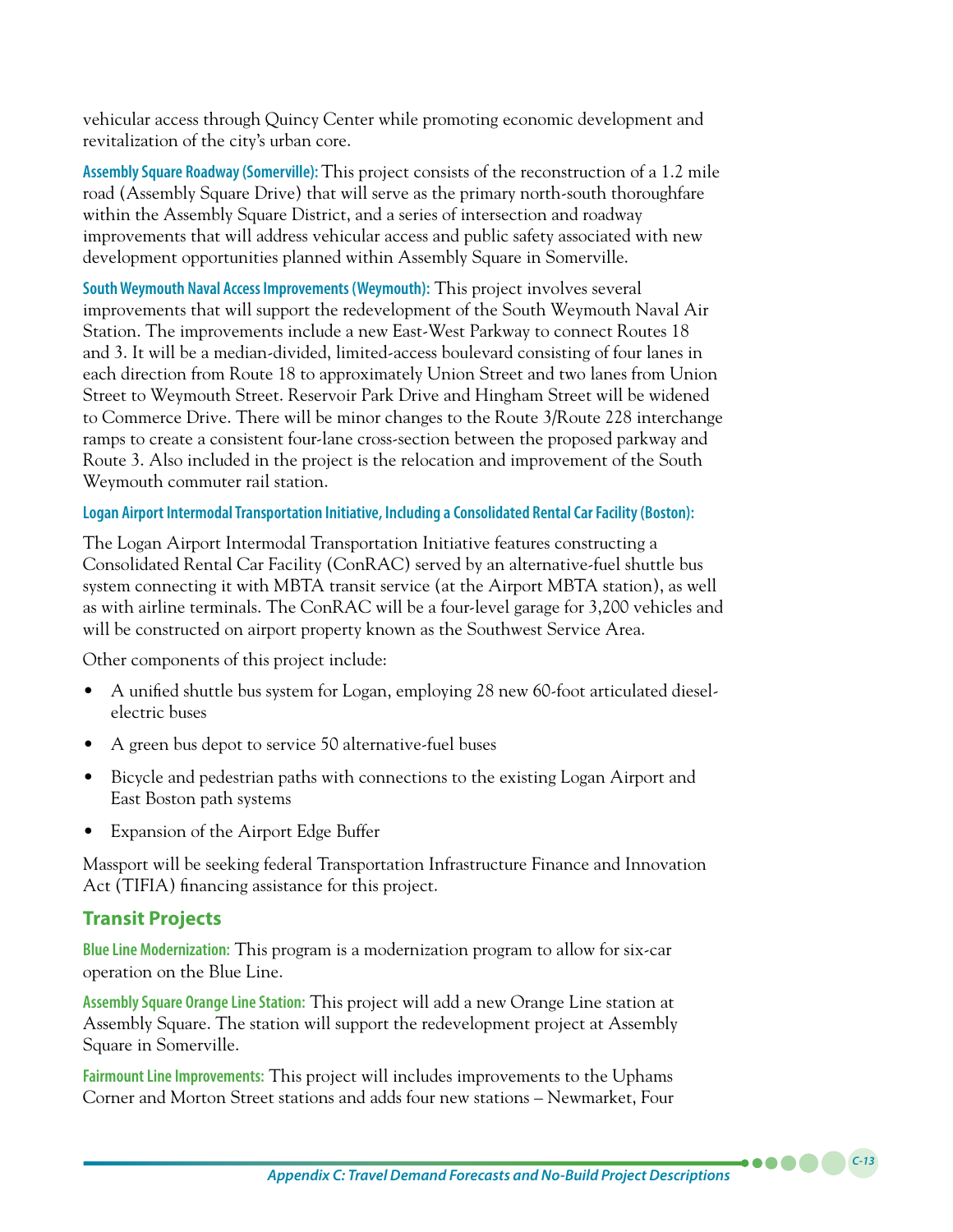Corners, Talbot Avenue, and Blue Hill Avenue. It also includes the reconstruction of six bridges, a new interlocking, and an upgraded signal system.

**1000 Parking Spaces:** The addition of 1,000 new parking spaces at Wonderland Station on the Blue Line, Beverly Depot on the Newburyport Line, Savin Hill on the Red Line, Woodland Station on the Green Line, and Quincy Shipyard for ferry service.

## CAPITAL INVESTMENTS NOT AFFECTING THE TRAVEL MODEL

**Green Line Vehicles-Type 8:** In 2006, the MBTA completed the procurement of 85 new Green Line vehicles. The vehicles feature a low-floor design that allows mobility-impaired riders to access them at any of the Green Line stations that have been designated as key stations. The Type 8 vehicles also feature interior message displays, electronic exterior route indicators, and recorded station announcements.

**Blue Line Vehicles:** The MBTA purchased new six-car train sets for the Blue Line for use once the reconstruction of stations was completed. Reconstruction of the existing stations involved the lengthening of platforms so that the longer trains could be accommodated.



**Low Emission Buses:** The MBTA is committed to the purchase of 314 compressed natural gas (CNG) buses for use systemwide.

**Dorchester Branch Modernization:** The MBTA reconstructed four stations on the Dorchester branch of the Red Line. The four stations included in the project were Savin Hill, Field's Corner, Shawmut, and Ashmont, all located within the Boston neighborhood of Dorchester. In addition to the station work, some older bridges along the Ashmont branch will be rehabilitated.

**Charles Street Station Modernization:** This project involved the reconstruction of the Charles Street station on the Red Line. The project made the station accessible and improved its relationship to the surrounding Charles Circle/Cambridge Street area.

**Bus Maintenance Facilities:** The MBTA's purchase of 314 new CNG buses marks the first time this type of vehicle will be used in the system. In order to service these alternative fuel vehicles, the MBTA will build new and retrofit existing facilities to maintain the CNG fleet.

**Automated Fare Collection:** This project replaced the MBTA's fare collection equipment on all subway, trolley, trackless trolley and bus vehicles. The new automated fare collection (AFC) equipment provides several benefits to the MBTA and its riders. In addition to the monthly pass system, riders were able to purchase stored value cards (CharlieCard). They reduced the amount of cash transactions in the system. Additionally, AFC turnstiles are better able to provide accurate data on fare collection and revenue for the MBTA. They also made transfers more convenient.